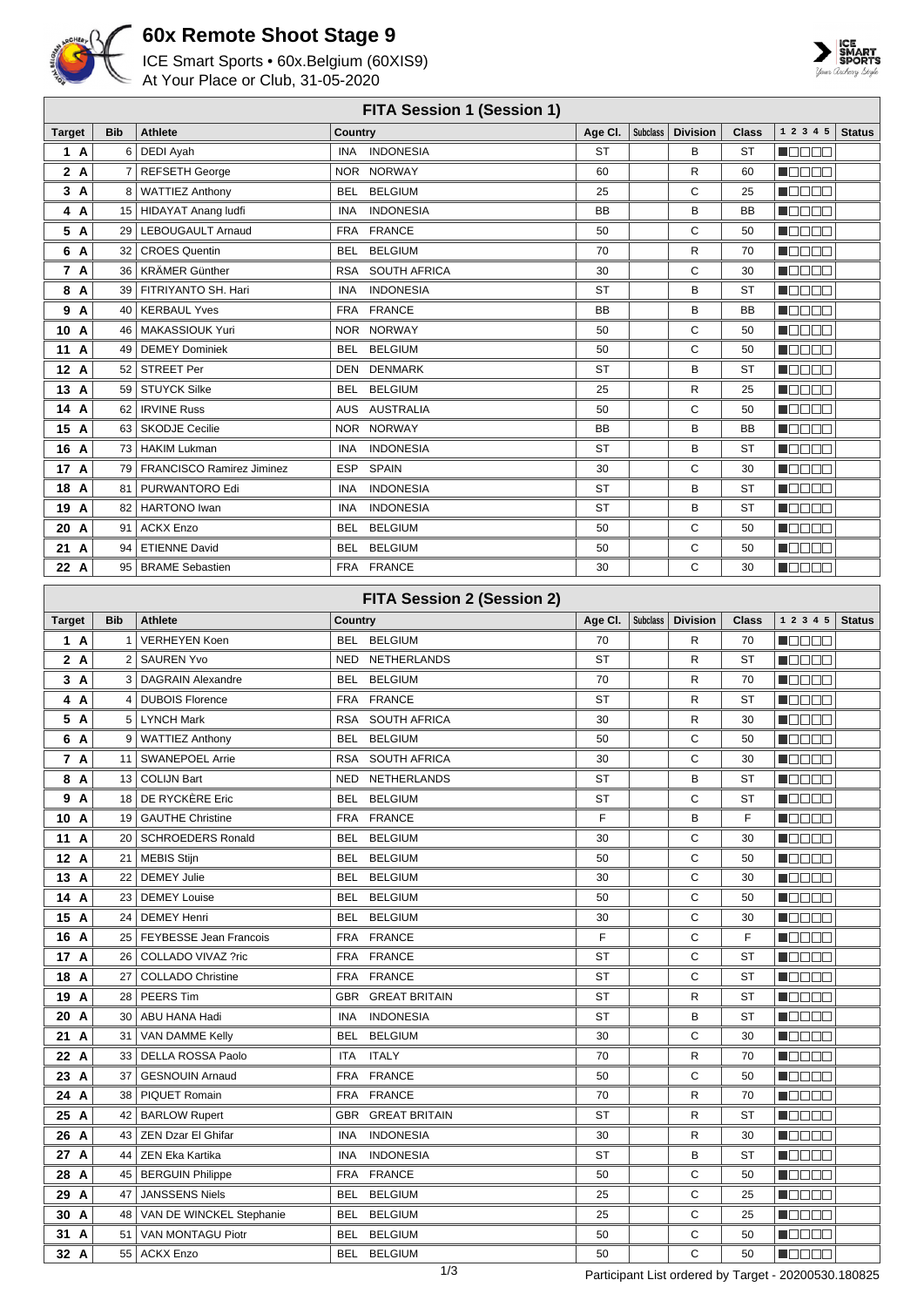

## **60x Remote Shoot Stage 9**

ICE Smart Sports • 60x.Belgium (60XIS9) At Your Place or Club, 31-05-2020



| <b>FITA Session 2 (Session 2)</b><br>Continue  |                 |                             |                                          |                    |                 |                 |              |                                                             |               |
|------------------------------------------------|-----------------|-----------------------------|------------------------------------------|--------------------|-----------------|-----------------|--------------|-------------------------------------------------------------|---------------|
| <b>Target</b>                                  | <b>Bib</b>      | <b>Athlete</b>              | Country                                  | Age CI.            | <b>Subclass</b> | <b>Division</b> | <b>Class</b> | 1 2 3 4 5                                                   | <b>Status</b> |
| 33 A                                           | 56              | <b>BRAMSEN Rasmus</b>       | DEN DENMARK                              | 50                 |                 | С               | 50           | <u> Hees</u>                                                |               |
| 34 A                                           | 58 <sup>°</sup> | <b>DEBRENNE Michèle</b>     | <b>RUSSIA</b><br><b>RUS</b>              | ST                 |                 | R               | ST           | <u>Lini din s</u>                                           |               |
| 35 A                                           | 60 l            | <b>STUYCK Silke</b>         | <b>BELGIUM</b><br>BEL                    | 30                 |                 | R               | 30           | N O D O O                                                   |               |
| 36 A                                           | 64              | MUNK CARLSEN Pil            | DEN<br><b>DENMARK</b>                    | 50                 |                 | С               | 50           | N DE SE                                                     |               |
| 37 A                                           | 65              | <b>FOSTER Sienna</b>        | <b>GREAT BRITAIN</b><br><b>GBR</b>       | ST                 |                 | R               | ST           | N BE E E                                                    |               |
| 38 A                                           | 66              | <b>BOECKX Sonja</b>         | BEL<br><b>BELGIUM</b>                    | 30                 |                 | R               | 30           | <u>Lind a a</u>                                             |               |
| 39<br>A                                        | 67              | <b>COLLAS Arne</b>          | BEL<br><b>BELGIUM</b>                    | 60                 |                 | R               | 60           | N BE E E                                                    |               |
| 40 A                                           | 68              | <b>COLLAS Koen</b>          | BEL<br><b>BELGIUM</b>                    | 60                 |                 | R               | 60           | <u>i i pje pje</u>                                          |               |
| 41 A                                           | 69              | <b>LANNOYE Chanel</b>       | BEL<br><b>BELGIUM</b>                    | 30                 |                 | в               | 30           | MODE 8                                                      |               |
| 42 A                                           | 70              | <b>WOUTERS Mark</b>         | <b>BELGIUM</b><br>BEL                    | 60                 |                 | R               | 60           | ______                                                      |               |
| 43 A                                           | 71              | SANCHEZ Marleen             | BEL<br><b>BELGIUM</b>                    | 60                 |                 | R               | 60           | Maaaa                                                       |               |
| 44 A                                           | 72              | <b>MARKEY Tom</b>           | BEL<br><b>BELGIUM</b>                    | 60                 |                 | R               | 60           |                                                             |               |
| 45 A                                           | 74              | DE SMEDT Jarno              | <b>BELGIUM</b><br>BEL                    | 70                 |                 | R               | 70           |                                                             |               |
| 46 A                                           | 75              | <b>SCARFOGLIO Delia</b>     | ITA<br>ITALY                             | 30                 |                 | в               | 30           | N E E E E                                                   |               |
| 47 A                                           | 76              | <b>SIMONS Mark</b>          | <b>BELGIUM</b><br>BEL                    | 30                 |                 | С               | 30           | M B B B B                                                   |               |
| 48 A                                           | 77              | <b>WATTIEZ Eddy</b>         | BEL<br><b>BELGIUM</b>                    | 50                 |                 | С               | 50           | MOO 88                                                      |               |
| 49 A                                           | 78              | <b>VANDERPERRE Chris</b>    | BEL<br><b>BELGIUM</b>                    | 50                 |                 | С               | 50           | M O O O O                                                   |               |
| 50 A                                           | 80              | SINGH Yashaswi              | IND<br><b>INDIA</b>                      | 50                 |                 | С               | 50           | HEE E                                                       |               |
| 51 A                                           | 83              | <b>FRANCIS Sherwin</b>      | <b>TRINIDAD AND TOBAGO</b><br><b>TTO</b> | 50                 |                 | С               | 50           | Maaaa                                                       |               |
| 52 A                                           | 84              | SOOKRAJ Kitana              | TRINIDAD AND TOBAGO<br><b>TTO</b>        | 30                 |                 | С               | 30           | Maaa a                                                      |               |
| 53 A                                           | 85              | <b>FAROBI AI</b>            | <b>INDONESIA</b><br>INA                  | ST                 |                 | В               | ST           | MOOOO                                                       |               |
| 54 A                                           | 86              | DUPUY-SALLE Christophe      | <b>FRA</b><br><b>FRANCE</b>              | 70                 |                 | R               | 70           | N B B B E                                                   |               |
| 55 A                                           | 87              | HERVÉ Bruno                 | <b>FRA</b><br><b>FRANCE</b>              | F                  |                 | С               | F            | Maaa a                                                      |               |
| 56 A                                           | 88              | <b>MEURRENS Kathleen</b>    | <b>BELGIUM</b><br>BEL                    | ST                 |                 | R               | ST           | MOD O O                                                     |               |
| 57 A                                           | 89              | VAN STEEN Elian             | BEL<br><b>BELGIUM</b>                    | 70                 |                 | R               | 70           | MOO OO                                                      |               |
| 58 A                                           | 90              | <b>CUNNINGHAM Rogan</b>     | <b>IRELAND</b><br>IRL                    | 50                 |                 | С               | 50           | Maaaa                                                       |               |
| 59<br>A                                        | 93 <sup>°</sup> | <b>FERREIRA Gerard</b>      | <b>TRINIDAD AND TOBAGO</b><br><b>TTO</b> | 50                 |                 | С               | 50           | <u>Liebe e</u>                                              |               |
| 60 A                                           | 96 <sup>°</sup> | <b>JULIEN Simon</b>         | <b>FRANCE</b><br><b>FRA</b>              | 50                 |                 | С               | 50           | Maaaa                                                       |               |
| 61 A                                           | 97              | LEFEUVRE Camille            | <b>FRANCE</b><br><b>FRA</b>              | 50                 |                 | С               | 50           | N BO O O                                                    |               |
| 62 A                                           | 98              | <b>KWICK Bart</b>           | BEL<br><b>BELGIUM</b>                    | 60                 |                 | R               | 60           | N E E E E                                                   |               |
| 63 A                                           |                 | 99   SCHEFFER-HUBERT Ulysse | FRA FRANCE                               | 70                 |                 | R               | 70           | <b>MODDL</b>                                                |               |
|                                                |                 |                             |                                          |                    |                 |                 |              |                                                             |               |
|                                                |                 |                             | <b>FITA Session 3 (Session 3)</b>        |                    |                 |                 |              |                                                             |               |
| <b>Target</b>                                  | <b>Bib</b>      | Athlete                     | Country                                  |                    |                 |                 |              | Age Cl.   Subclass   Division   Class   1 2 3 4 5   Status  |               |
| 1 A                                            |                 | 10 GEORGES Ritseeniyah      | <b>BRITISH VIRGIN ISLANDS</b><br>IVB.    | 30                 |                 | С               | 30           | $\blacksquare$ $\blacksquare$ $\blacksquare$ $\blacksquare$ |               |
| 2 A                                            |                 | 12   SHEHTMAN Juliya        | RUS RUSSIA                               | ST                 |                 | В               | ST           | HOOOO                                                       |               |
| 3A                                             |                 | 14   BLANCO Fernando        | ESP SPAIN                                | ST                 |                 | В               | ST           | Maaaa                                                       |               |
| 4 A                                            |                 | 16   LAWRENCE Winnette      | GUY GUYANA                               | 30                 |                 | С               | 30           | $\blacksquare$ $\square$ $\square$ $\square$                |               |
| 5 A                                            |                 | 17   SINGH Robert           | GUY GUYANA                               | 30                 |                 | R               | 30           | <b>REBEE</b>                                                |               |
| 6 A                                            |                 | 34   RAMIREZ Francisco      | ESP SPAIN                                | ST                 |                 | С               | ST           | <b>REGEE</b>                                                |               |
| 7 A                                            |                 | 35   POTTER Michaela        | <b>BRITISH VIRGIN ISLANDS</b><br>IVB.    | 30                 |                 | R               | 30           | <b>REBEE</b>                                                |               |
| 8 A                                            |                 | 41   BARLOW Ru              | GBR GREAT BRITAIN                        | ST                 |                 | R               | ST           | $\blacksquare$                                              |               |
| 9 A                                            |                 | 50   DEMEY Dominiek         | BEL BELGIUM                              | 30                 |                 | С               | 30           | $\blacksquare$ $\blacksquare$ $\blacksquare$                |               |
| 10 A                                           |                 | 53 JOYCE Darragh            | <b>IRELAND</b><br>IRL                    | 30                 |                 | R               | 30           | $\blacksquare$                                              |               |
| 11 A                                           |                 | 54 JOYCE Adam               | GBR GREAT BRITAIN                        | 30                 |                 | С               | 30           | <b>R</b> ooce                                               |               |
| 12 A                                           |                 | 57 FRETT Javlyn             | <b>BRITISH VIRGIN ISLANDS</b><br>IVB.    | 30                 |                 | R               | 30           | $\blacksquare$ $\square$ $\square$ $\square$                |               |
| 13 A                                           | 61              | <b>IRVINE Russ</b>          | AUS AUSTRALIA                            | 50                 |                 | С               | 50           | <u> Nasar</u>                                               |               |
| 14 A                                           |                 | 92 ACKX Enzo                | BEL BELGIUM                              | 25                 |                 | R               | 25           | N DE BE                                                     |               |
| <b>Field Rounds (Session 4)</b>                |                 |                             |                                          |                    |                 |                 |              |                                                             |               |
| <b>Target</b>                                  | <b>Bib</b>      | <b>Athlete</b>              | Country                                  | Age CI.   Subclass |                 | <b>Division</b> | <b>Class</b> | 1 2 3 4 5                                                   | <b>Status</b> |
|                                                |                 |                             |                                          |                    |                 |                 |              |                                                             |               |
| Fita Sessions 2 archers per target (Session 5) |                 |                             |                                          |                    |                 |                 |              |                                                             |               |
| <b>Target</b>                                  | <b>Bib</b>      | <b>Athlete</b>              | <b>Country</b>                           | Age CI.            | <b>Subclass</b> | <b>Division</b> | <b>Class</b> | 1 2 3 4 5                                                   | <b>Status</b> |